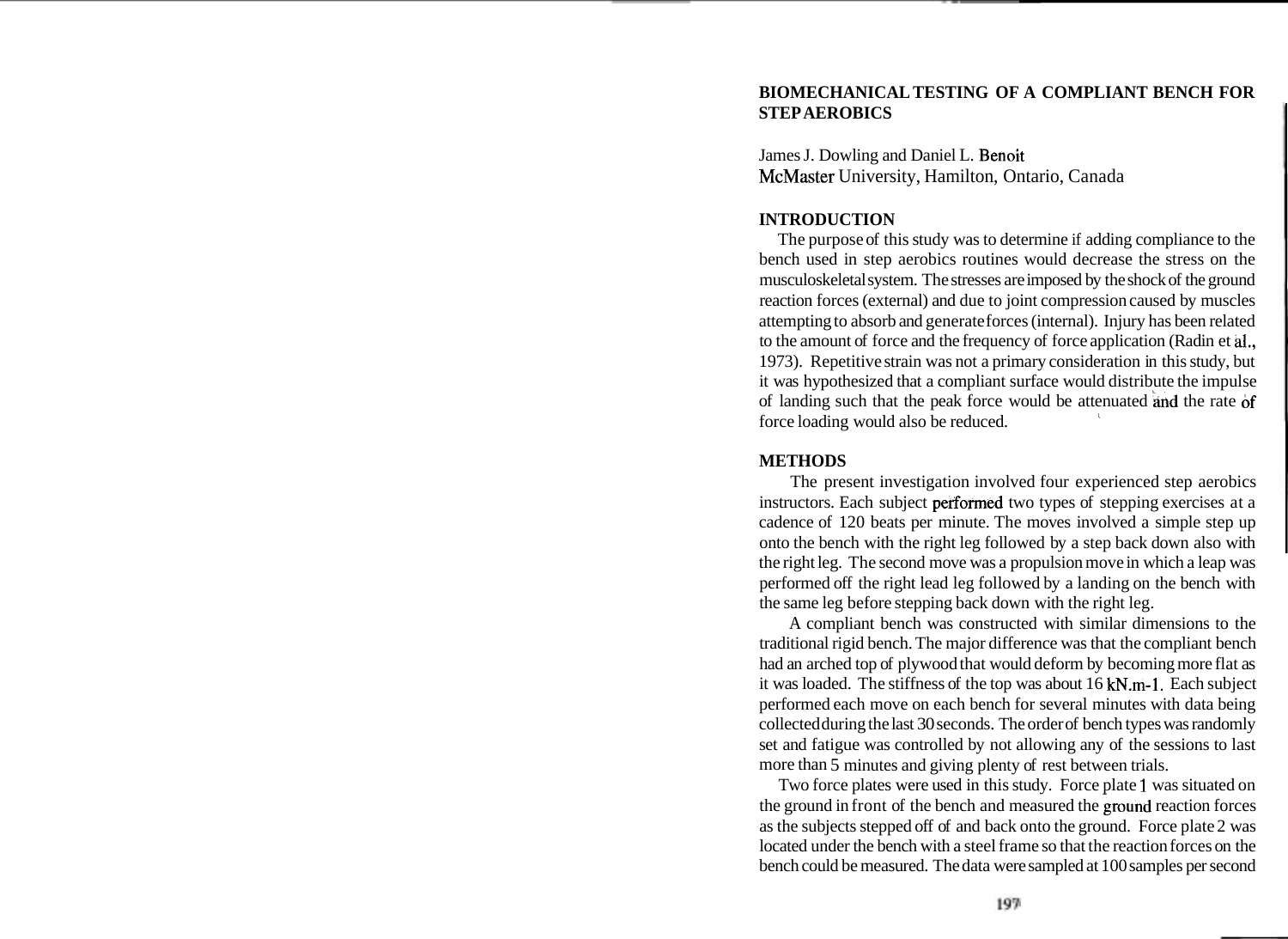and.ensemble averaged over 15 steps for each subject and each task to obtain a representative record and a measure of the variability. The representative record was analyzed for peak forces and each individual step was analyzed for the rate of rise of force. The rate of rise of force was processed by filtering out the high frequency noise of the force channel and differentiating the signal with respect to time.

The electromyographical activity (EMG) of the knee extensor muscles of the right leg was also examined. Since the bone-on-bone forces in the knee joint are based on the reaction forces from the ground plus the compressive forces of the muscles, it was thought that if the activity of the muscles was higher when exercising on one bench then it would be evidence of a possible cause of injury.

An additional 11 healthy subjects of recreational caliber participated in a step aerobics class of one hour duration. During the class, each subject left his/her station temporarily to perform the two types of stepping exercises on the rigid and compliant benches. Each subject performed both moves on each bench twice during the class.

The first time the subjects performed the moves was early in the class and the second time was near the end of the class.

EMG datawere not collected on these subjects but force data was collected and analyzed as above. Four two-way analyses of variance with repeated measures were applied to the peak force and rate of rise of force data for the step and propulsive moves. The two factors were the type of bench and state of fatigue. The significance level was chosen to be  $p \le 0.05$ .

#### **RESULTS**

The step-to-step variability within each subject was quite low which made the ensemble average quite representative of each subject. Figure 1 shows the complete data of subject TT. Force plate 1 shows the ground reaction forces and force plate 2 shows the forces measured under the bench. The EMG is the electrical activity of the vastus lateralis of the "stepping up and down" leg. It can be seen that the forces on the bench were higher in the propulsive move than the step move but the ground reaction forces were quite similar in the propulsion and the step moves. It was thought that landing back on the ground following the propulsion move might have higher forces, but the results show that impact was absorbed while landing on the bench and a normal step down followed both moves.

Fig. 1990 State Street Street Street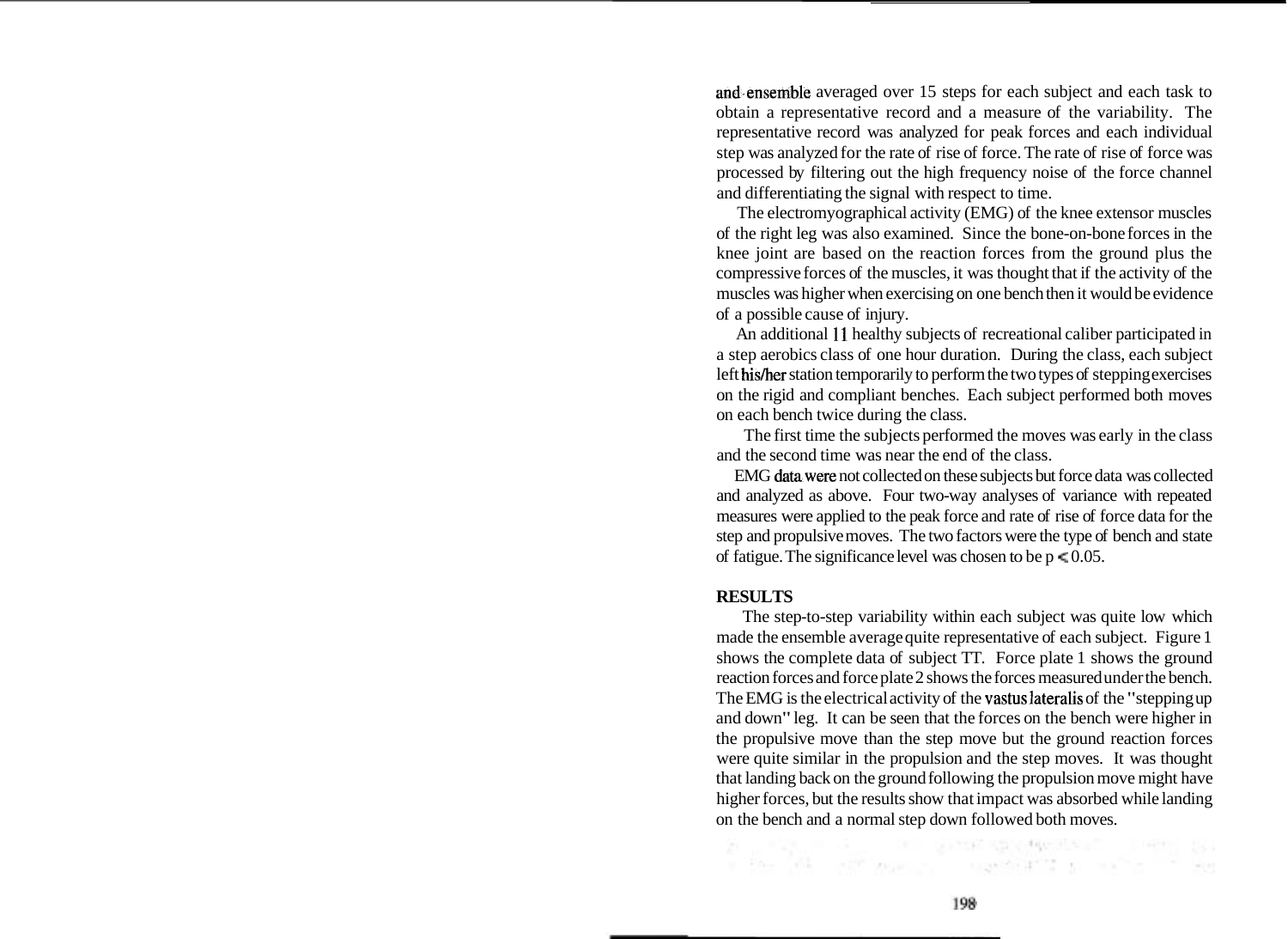

Figure 1. Ensemble average force and EMG data of a single subject performing the two exercises.

The peak ground reaction forces of the compliant bench were not significantly different from the rigid bench even though the height was 4 cm higher when not compressed and approximately 1 cm higher when supporting the full body weight. The additional height of each step was, therefore, about 10% higher and represented about 10% greater work in terms of gaining potential energy. This increased mechanical work was accomplished without an increase in peak force, but this was more likely due to a consistency of style by the subjects rather than due to a feature of the compliant bench (see below for a more complete explanation).

The pattern of force application is a function of the surface.being stepped on and the style of stepping employed by the athlete. Peak forces can be high on a compliant surface if the body behaves very rigidly. Conversely, peak forces can be quite low if the body acts as a shock absorber. It was noticed that each of the experienced subjects in this study stepped quite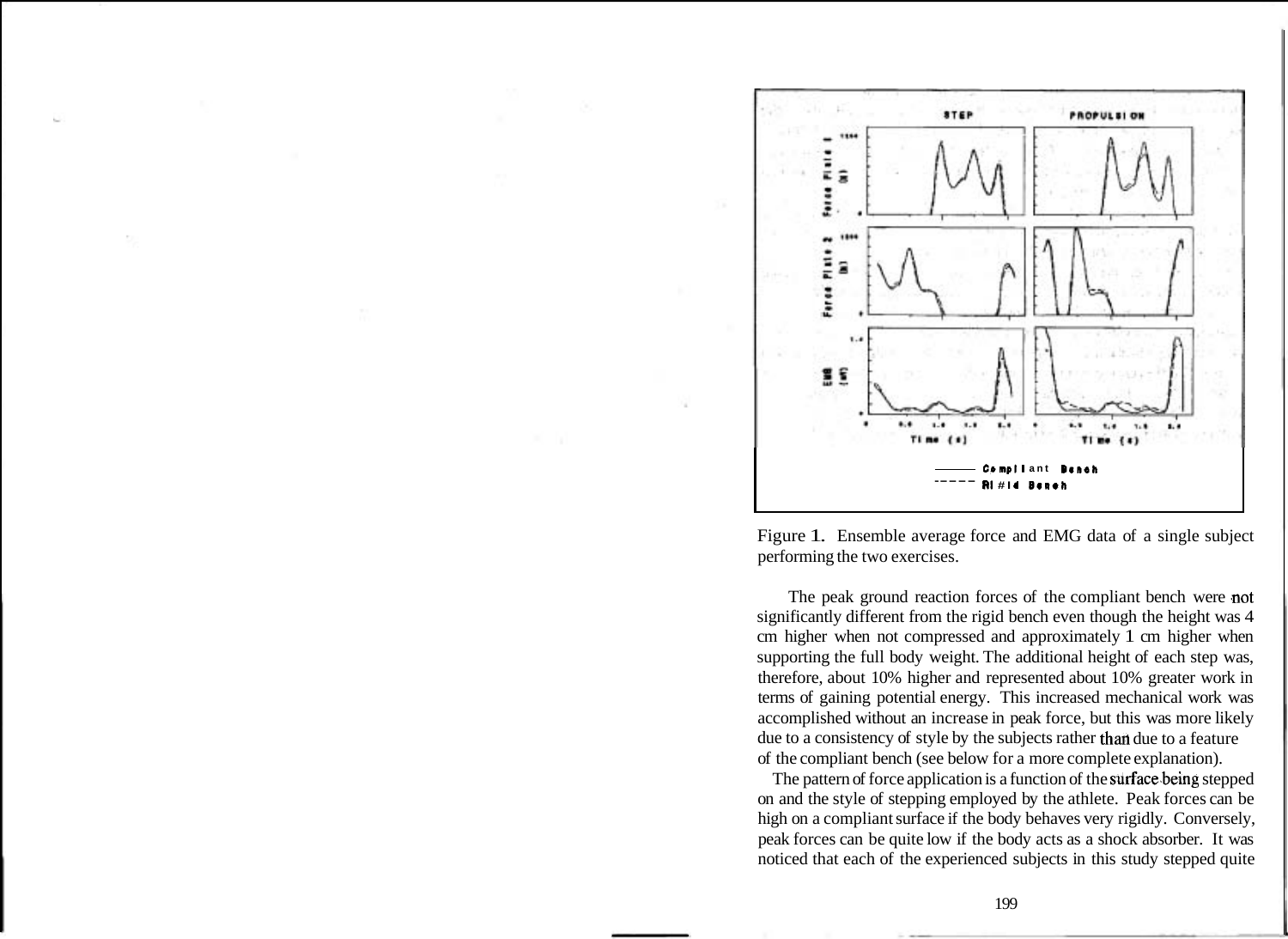softly on both benches and they cited proper form as being one in which you cannot hear the feet contacting the bench. It was thought that if the body was actively absorbing the shock, the EMG would be greater than if the shock was passively absorbed by the compliant bench. The EMG showed greater muscular involvement during the propulsion move compared to the step move but no difference between the rigid and compliant bench. This evidence does not support the notion that a compliant bench would necessitate less muscular activity for shock absorption, but at the times of landing either on the bench after the propulsion move or on the ground, the EMG activity was very low (activity was only substantial when stepping up on the bench). It should also be stated that perhaps the ankle plantar flexors are mostly responsible for the shock absorption on landing.

Ensemble averages of many steps yields a more representative pattern of the force application of cyclic movements such as those used in step aerobics. However, the process of ensemble averaging also smooths the data so that higher frequency shocks that are present may be masked by the process. High frequency (approx. 50 Hz) transients were seen with greater regularity in the rigid bench data than the compliant bench data and for this reason, the rate of rise of force was calculated from each individual step rather than from the ensembled data. Three of the subjects had substantially higher rates of force development in the step onto the rigid bench while one had higher rates when stepping onto the compliant bench. While the laws of vibration state that the visco;elastic properties of the compliant bench should act to attenuate the higher frequency shocks, the data did not reveal an effect that was large enough for statistical significance.

The high quality form demonstrated by the experienced subjects in this study may not have emphasized the potential for a compliant surface to reduce impact forces when impacted rigidly by a person who either has poor form or who is fatigued to the point of poor form. A fifth subject (RW) simulated a "stomping" style often witnessed by novice or fatigued participants in step aerobics classes. Figure 2 shows that the peak forces on the rigid bench were substantially higher than on the compliant bench. The solid line which represents the rigid bench data shows rapid increases in force to levels that are double those of the compliant bench. While no statistical tests can be performed on one set of data the evidence clearly shows the importance of good form and the potential benefit of a compliant bench when the body is not actively absorbing the shocks. The compliant bench acted as a lowpass filter and reduced the large amplitude, high frequency spikes seen when using the rigid bench. The results of the 11 recreational caliber subjects are shown in Figure 3. A main effect for fatigue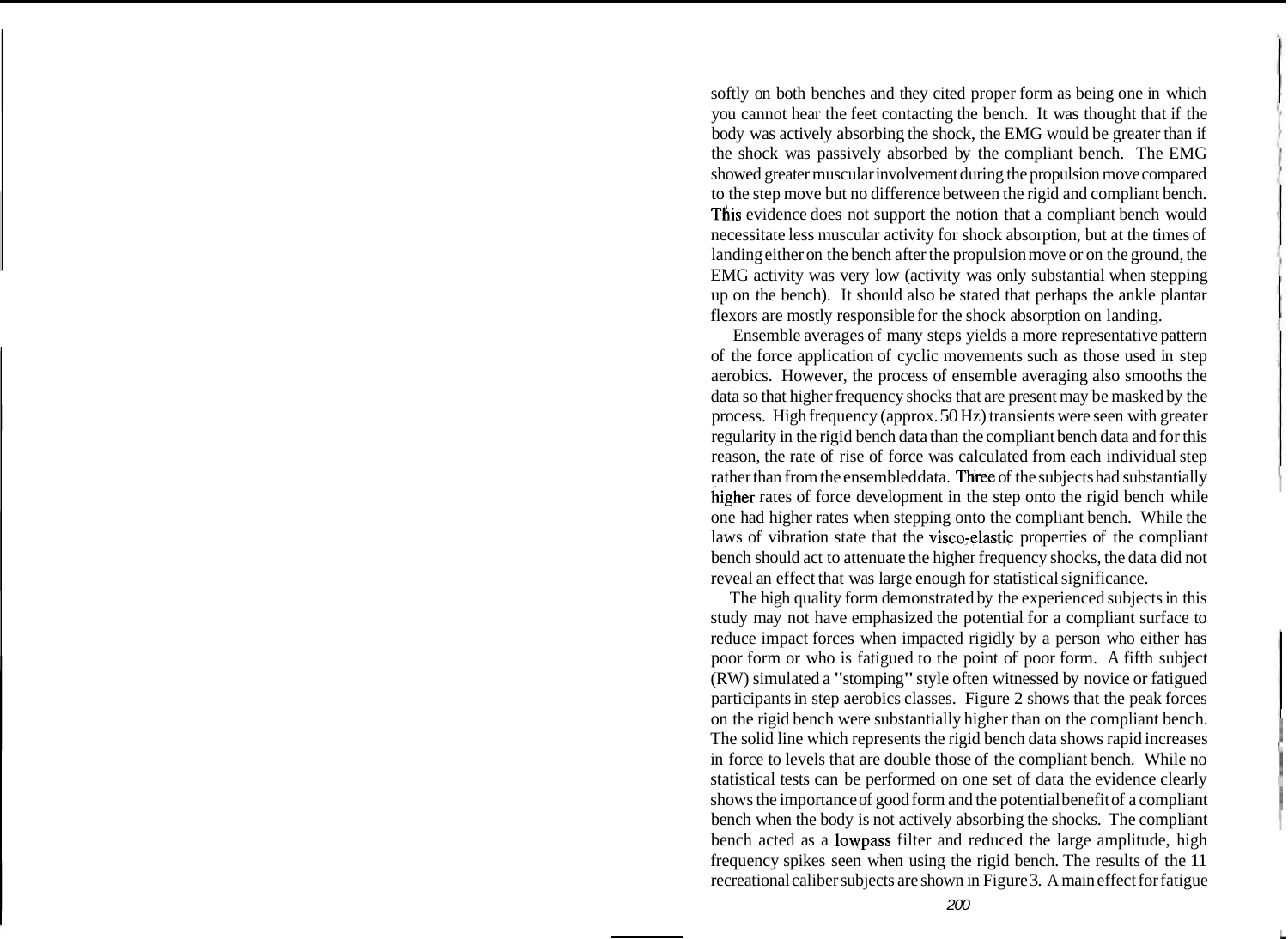

Figure 2. Attenuation of high frequency forces by the compliant bench with a "stomping" subject.



Figure 3. Means and standard deviations of the 11 recreational  $*_{p<0.05}$